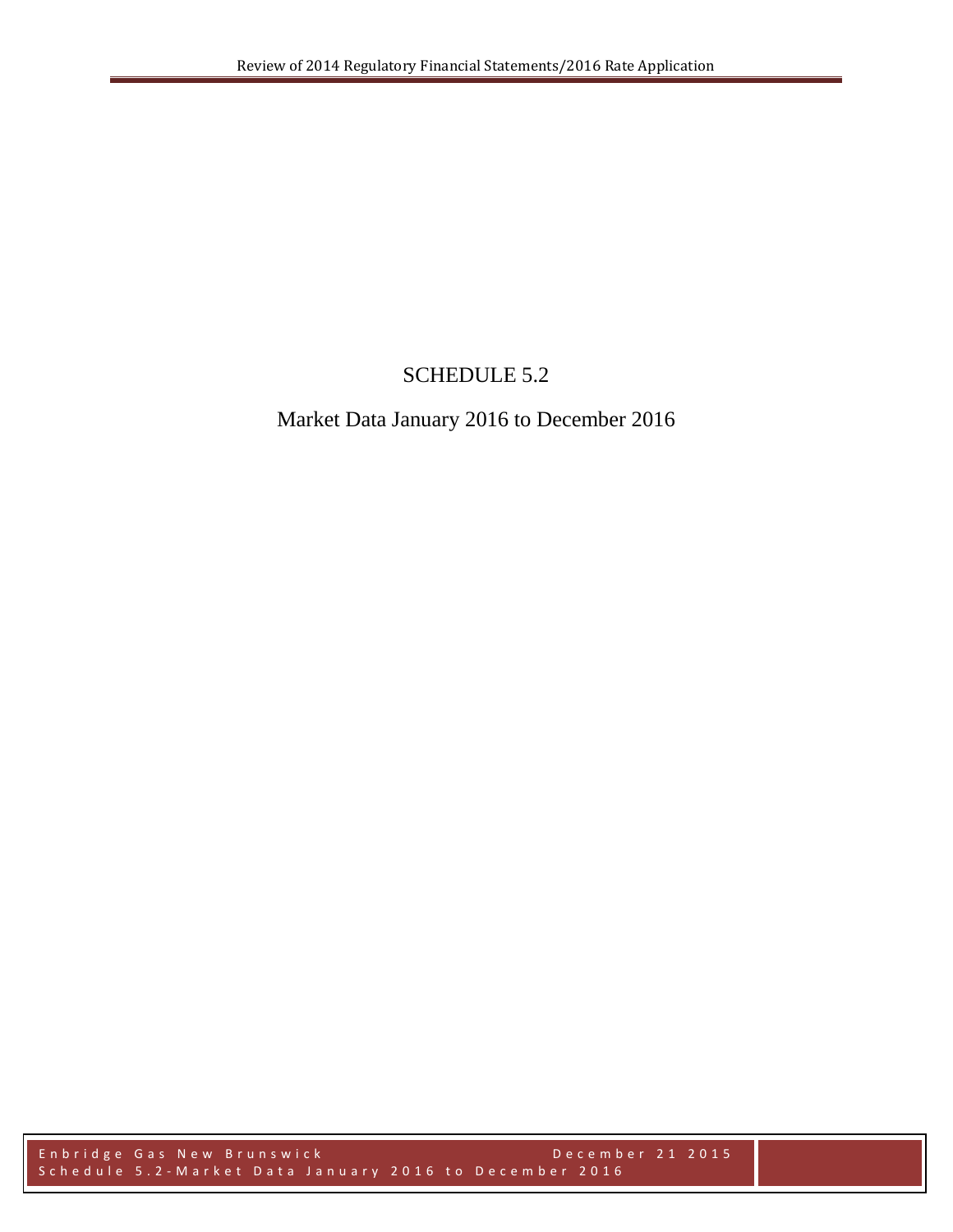| 1              | No.2 Heating Oil Pricing |                  |                  |                  |                  |                  |                  |                  |                  |                  |                  |                  |                  |
|----------------|--------------------------|------------------|------------------|------------------|------------------|------------------|------------------|------------------|------------------|------------------|------------------|------------------|------------------|
| $\overline{2}$ |                          | Jan-16           | Feb-16           | Mar-16           | Apr-16           | May-16           | Jun-16           | <b>Jul-16</b>    | Aug-16           | Sep-16           | Oct-16           | Nov-16           | Dec-16           |
| 3              |                          |                  |                  |                  |                  |                  |                  |                  |                  |                  |                  |                  |                  |
| 4              | 9/3/2015                 | 1.6673           | 1.6773           | 1.6760           | 1.6678           | 1.6704           | 1.6769           | 1.6893           | 1.7022           | 1.7172           | 1.7334           | 1.7480           | 1.7629           |
| 5              | 9/4/2015                 | 1.6454           | 1.6549           | 1.6532           | 1.6444           | 1.6474           | 1.6543           | 1.6667           | 1.6793           | 1.6942           | 1.7104           | 1.7249           | 1.7397           |
| 6              | 9/7/2015                 | 1.6454           | 1.6549           | 1.6532           | 1.6444           | 1.6474           | 1.6543           | 1.6667           | 1.6793           | 1.6942           | 1.7104           | 1.7249           | 1.7397           |
| 7<br>8         | 9/8/2015<br>9/9/2015     | 1.6429<br>1.5949 | 1.6530<br>1.6072 | 1.6518<br>1.6076 | 1.6433<br>1.6003 | 1.6463           | 1.6535           | 1.6662           | 1.6791<br>1.6394 | 1.6944<br>1.6559 | 1.7111           | 1.7262<br>1.6896 | 1.7413<br>1.7054 |
| 9              | 9/10/2015                | 1.6292           | 1.6409           | 1.6409           | 1.6334           | 1.6040<br>1.6365 | 1.6115<br>1.6434 | 1.6251<br>1.6569 | 1.6712           | 1.6873           | 1.6737<br>1.7048 | 1.7204           | 1.7358           |
| 10             | 9/11/2015                | 1.6063           | 1.6182           | 1.6187           | 1.6116           | 1.6156           | 1.6234           | 1.6373           | 1.6518           | 1.6680           | 1.6856           | 1.7011           | 1.7165           |
| 11             | 9/14/2015                | 1.5627           | 1.5758           | 1.5769           | 1.5709           | 1.5763           | 1.5850           | 1.5998           | 1.6148           | 1.6314           | 1.6491           | 1.6648           | 1.6802           |
| 12             | 9/15/2015                | 1.5643           | 1.5784           | 1.5807           | 1.5762           | 1.5822           | 1.5912           | 1.6065           | 1.6224           | 1.6394           | 1.6570           | 1.6723           | 1.6873           |
| 13             | 9/16/2015                | 1.6069           | 1.6210           | 1.6231           | 1.6183           | 1.6246           | 1.6339           | 1.6485           | 1.6634           | 1.6802           | 1.6975           | 1.7125           | 1.7272           |
| 14             | 9/17/2015                | 1.5931           | 1.6065           | 1.6076           | 1.6018           | 1.6075           | 1.6167           | 1.6313           | 1.6463           | 1.6631           | 1.6805           | 1.6956           | 1.7103           |
| 15             | 9/18/2015                | 1.5547           | 1.5679           | 1.5690           | 1.5632           | 1.5692           | 1.5799           | 1.5956           | 1.6114           | 1.6284           | 1.6459           | 1.6611           | 1.6758           |
| 16             | 9/21/2015                | 1.5868           | 1.6016           | 1.6041           | 1.5999           | 1.6064           | 1.6171           | 1.6324           | 1.6478           | 1.6642           | 1.6816           | 1.6967           | 1.7113           |
| 17             | 9/22/2015                | 1.5991           | 1.6133           | 1.6156           | 1.6109           | 1.6172           | 1.6271           | 1.6416           | 1.6562           | 1.6722           | 1.6894           | 1.7045           | 1.7193           |
| 18             | 9/23/2015                | 1.5662           | 1.5790           | 1.5808           | 1.5759           | 1.5814           | 1.5907           | 1.6038           | 1.6174           | 1.6330           | 1.6504           | 1.6665           | 1.6821           |
| 19             | 9/24/2015                | 1.5807           | 1.5937           | 1.5958           | 1.5912           | 1.5971           | 1.6063           | 1.6191           | 1.6320           | 1.6468           | 1.6638           | 1.6795           | 1.6949           |
| 20             | 9/25/2015                | 1.5849           | 1.5984           | 1.6008           | 1.5965           | 1.6025           | 1.6117           | 1.6243           | 1.6373           | 1.6520           | 1.6689           | 1.6844           | 1.6997           |
| 21             | 9/28/2015                | 1.5457           | 1.5609           | 1.5644           | 1.5602           | 1.5663           | 1.5759           | 1.5885           | 1.6012           | 1.6159           | 1.6331           | 1.6489           | 1.6645           |
| 22             | 9/29/2015                | 1.5674           | 1.5813           | 1.5839           | 1.5793           | 1.5849           | 1.5938           | 1.6055           | 1.6175           | 1.6317           | 1.6488           | 1.6649           | 1.6807           |
| 23             | 9/30/2015                | 1.5762           | 1.5894           | 1.5918           | 1.5870           | 1.5929           | 1.6020           | 1.6146           | 1.6274           | 1.6414           | 1.6581           | 1.6737           | 1.6889           |
| 24             | 10/1/2015                | 1.5615           | 1.5749           | 1.5773           | 1.5725           | 1.5788           | 1.5880           | 1.6003           | 1.6127           | 1.6266           | 1.6430           | 1.6587           | 1.6734           |
| 25             | 10/2/2015                | 1.5644           | 1.5793           | 1.5829           | 1.5785           | 1.5849           | 1.5943           | 1.6069           | 1.6199           | 1.6342           | 1.6510           | 1.6672           | 1.6823           |
| 26             | 10/5/2015                | 1.5913           | 1.6053           | 1.6084           | 1.6039           | 1.6105           | 1.6202           | 1.6330           | 1.6460           | 1.6601           | 1.6768           | 1.6930           | 1.7081           |
| 27             | 10/6/2015                | 1.6548<br>1.6305 | 1.6684<br>1.6461 | 1.6710           | 1.6658           | 1.6713           | 1.6802<br>1.6601 | 1.6925           | 1.7051           | 1.7191           | 1.7355<br>1.7174 | 1.7514<br>1.7342 | 1.7664           |
| 28<br>29       | 10/7/2015<br>10/8/2015   | 1.6570           | 1.6734           | 1.6495<br>1.6769 | 1.6448<br>1.6722 | 1.6506<br>1.6784 | 1.6884           | 1.6728<br>1.7009 | 1.6857<br>1.7133 | 1.7001<br>1.7272 | 1.7441           | 1.7605           | 1.7504<br>1.7760 |
| 30             | 10/9/2015                | 1.6479           | 1.6653           | 1.6693           | 1.6651           | 1.6717           | 1.6823           | 1.6952           | 1.7081           | 1.7223           | 1.7394           | 1.7563           | 1.7722           |
| 31             | 10/12/2015               | 1.5719           | 1.5933           | 1.6005           | 1.5990           | 1.6077           | 1.6198           | 1.6340           | 1.6478           | 1.6622           | 1.6793           | 1.6961           | 1.7119           |
| 32             | 10/13/2015               | 1.5414           | 1.5647           | 1.5739           | 1.5736           | 1.5842           | 1.5987           | 1.6143           | 1.6293           | 1.6444           | 1.6618           | 1.6788           | 1.6948           |
| 33             | 10/14/2015               | 1.5478           | 1.5695           | 1.5775           | 1.5763           | 1.5862           | 1.6000           | 1.6153           | 1.6302           | 1.6453           | 1.6629           | 1.6804           | 1.6969           |
| 34             | 10/15/2015               | 1.5452           | 1.5657           | 1.5734           | 1.5722           | 1.5812           | 1.5944           | 1.6097           | 1.6248           | 1.6403           | 1.6580           | 1.6755           | 1.6919           |
| 35             | 10/16/2015               | 1.5590           | 1.5806           | 1.5893           | 1.5889           | 1.5981           | 1.6115           | 1.6267           | 1.6415           | 1.6566           | 1.6739           | 1.6910           | 1.7071           |
| 36             | 10/19/2015               | 1.5107           | 1.5334           | 1.5427           | 1.5421           | 1.5516           | 1.5653           | 1.5806           | 1.5959           | 1.6119           | 1.6301           | 1.6478           | 1.6641           |
| 37             | 10/20/2015               | 1.5081           | 1.5311           | 1.5412           | 1.5413           | 1.5508           | 1.5643           | 1.5805           | 1.5970           | 1.6142           | 1.6333           | 1.6514           | 1.6684           |
| 38             | 10/21/2015               | 1.4995           | 1.5202           | 1.5284           | 1.5277           | 1.5367           | 1.5493           | 1.5656           | 1.5824           | 1.6004           | 1.6203           | 1.6393           | 1.6572           |
| 39             | 10/22/2015               | 1.5111           | 1.5293           | 1.5361           | 1.5349           | 1.5434           | 1.5552           | 1.5705           | 1.5865           | 1.6042           | 1.6240           | 1.6428           | 1.6604           |
| 40             | 10/23/2015               | 1.5061           | 1.5268           | 1.5343           | 1.5334           | 1.5418           | 1.5535           | 1.5689           | 1.5849           | 1.6027           | 1.6225           | 1.6410           | 1.6583           |
| 41             | 10/26/2015               | 1.4785           | 1.5017           | 1.5120           | 1.5133           | 1.5238           | 1.5372           | 1.5536           | 1.5701           | 1.5880           | 1.6083           | 1.6276           | 1.6456           |
| 42             | 10/27/2015               | 1.4718           | 1.4916           | 1.4993           | 1.4984           | 1.5068           | 1.5186           | 1.5349           | 1.5515           | 1.5695           | 1.5899           | 1.6094           | 1.6277           |
| 43             | 10/28/2015               | 1.5288           | 1.5482           | 1.5565           | 1.5571           | 1.5662           | 1.5784           | 1.5946           | 1.6109           | 1.6285           | 1.6485           | 1.6677           | 1.6857           |
| 44             | 10/29/2015               | 1.5259           | 1.5457           | 1.5546           | 1.5559           | 1.5659           | 1.5786           | 1.5949           | 1.6113           | 1.6290           | 1.6488           | 1.6677           | 1.6853           |
| 45             | 10/30/2015               | 1.5433           | 1.5631           | 1.5724           | 1.5733           | 1.5824           | 1.5943           | 1.6100           | 1.6259           | 1.6434           | 1.6627           | 1.6810           | 1.6982           |
| 46<br>47       | AVERAGE (US\$/gal)       | 1.5733           | 1.5893           | 1.5934           | 1.5897           | 1.5964           | 1.6067           | 1.6208           | 1.6352           | 1.6510           | 1.6687           | 1.6852           | 1.7011           |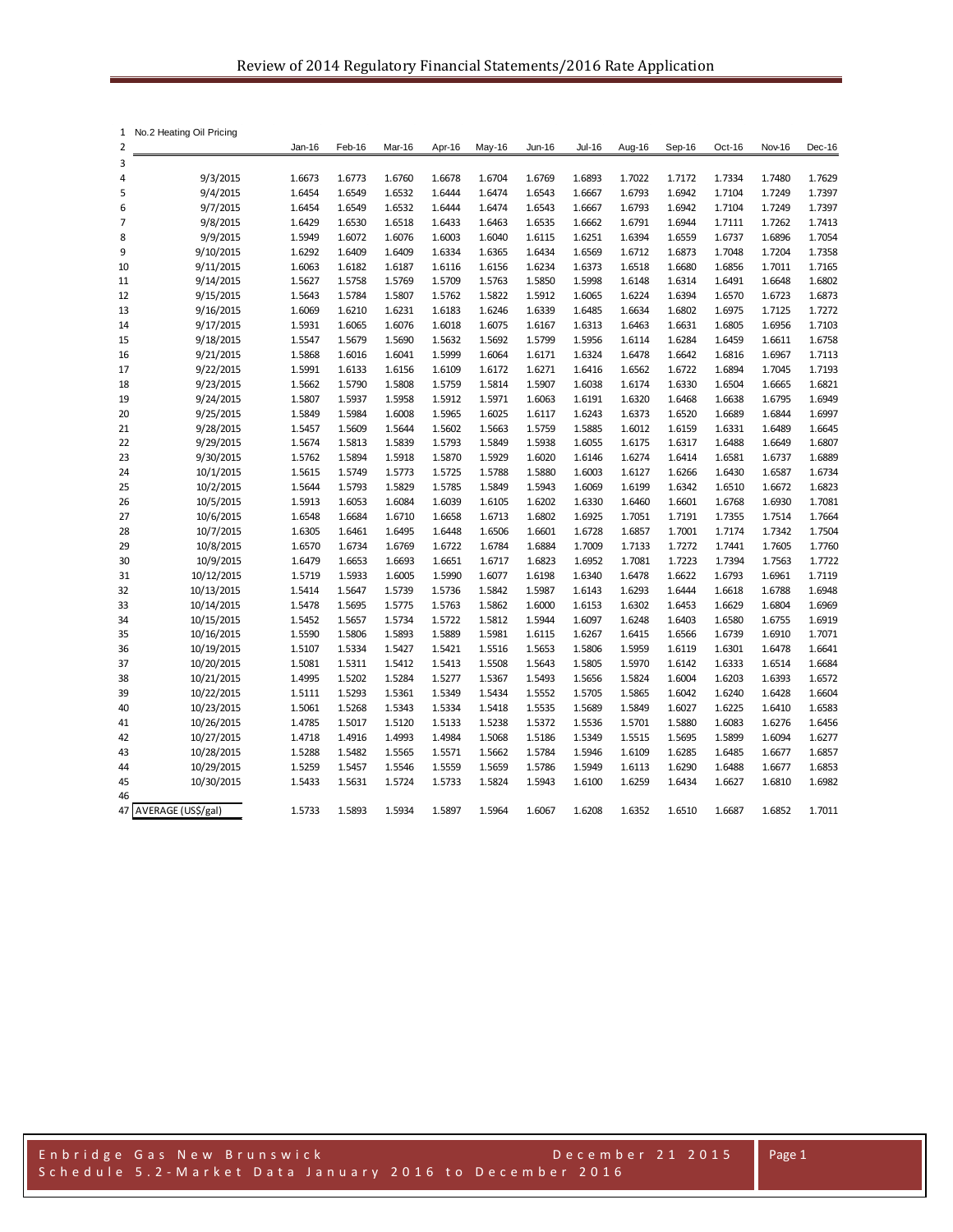| 1              | <b>Natural Gas</b>       |                  |                  |                  |                  |                  |                  |                  |                  |                  |                  |                  |                  |
|----------------|--------------------------|------------------|------------------|------------------|------------------|------------------|------------------|------------------|------------------|------------------|------------------|------------------|------------------|
| $\overline{2}$ |                          | Jan-16           | Feb-16           | Mar-16           | Apr-16           | May-16           | Jun-16           | <b>Jul-16</b>    | Aug-16           | Sep-16           | Oct-16           | Nov-16           | Dec-16           |
| 3              |                          |                  |                  |                  |                  |                  |                  |                  |                  |                  |                  |                  |                  |
| 4              | 9/3/2015                 | 3.0420           | 3.0410           | 3.0020           | 2.8610           | 2.8570           | 2.8870           | 2.9230           | 2.9330           | 2.9300           | 2.9560           | 3.0350           | 3.1810           |
| 5              | 9/4/2015                 | 3.0070           | 3.0100           | 2.9770           | 2.8430           | 2.8430           | 2.8750           | 2.9140           | 2.9240           | 2.9220           | 2.9460           | 3.0290           | 3.1790           |
| 6              | 9/7/2015                 | 3.0070           | 3.0100           | 2.9770           | 2.8430           | 2.8430           | 2.8750           | 2.9140           | 2.9240           | 2.9220           | 2.9460           | 3.0290           | 3.1790           |
| 7              | 9/8/2015                 | 3.0490           | 3.0490           | 3.0140           | 2.8740           | 2.8730           | 2.9050           | 2.9440           | 2.9540           | 2.9510           | 2.9770           | 3.0610           | 3.2110           |
| 8              | 9/9/2015                 | 3.0070           | 3.0110           | 2.9780           | 2.8440           | 2.8450           | 2.8780           | 2.9170           | 2.9300           | 2.9260           | 2.9520           | 3.0370           | 3.1900           |
| 9              | 9/10/2015                | 3.0240           | 3.0290           | 2.9940           | 2.8570           | 2.8570           | 2.8880           | 2.9230           | 2.9360           | 2.9310           | 2.9590           | 3.0440           | 3.1990           |
| 10             | 9/11/2015                | 3.0220           | 3.0250           | 2.9900           | 2.8540           | 2.8530           | 2.8820           | 2.9150           | 2.9270           | 2.9220           | 2.9490           | 3.0320           | 3.1860           |
| 11             | 9/14/2015                | 3.0770           | 3.0760           | 3.0380           | 2.8910           | 2.8880           | 2.9150           | 2.9460           | 2.9590           | 2.9540           | 2.9810           | 3.0630           | 3.2160           |
| 12             | 9/15/2015                | 3.0600           | 3.0610           | 3.0240           | 2.8800           | 2.8760           | 2.9030           | 2.9350           | 2.9470           | 2.9420           | 2.9720           | 3.0550           | 3.2120           |
| 13             | 9/16/2015                | 3.0000           | 3.0020           | 2.9660           | 2.8300           | 2.8280           | 2.8550           | 2.8880           | 2.9010           | 2.8960           | 2.9270           | 3.0110           | 3.1690           |
| 14             | 9/17/2015                | 2.9920           | 2.9930           | 2.9570           | 2.8220           | 2.8200           | 2.8470           | 2.8810           | 2.8950           | 2.8910           | 2.9200           | 3.0020           | 3.1580           |
| 15             | 9/18/2015                | 2.9410           | 2.9420           | 2.9070           | 2.7780           | 2.7770           | 2.8070           | 2.8410           | 2.8550           | 2.8500           | 2.8780           | 2.9610           | 3.1200           |
| 16             | 9/21/2015                | 2.9070           | 2.9090           | 2.8770           | 2.7550           | 2.7550           | 2.7850           | 2.8210           | 2.8350           | 2.8300           | 2.8580           | 2.9450           | 3.1050           |
| 17             | 9/22/2015                | 2.9050           | 2.9090           | 2.8770           | 2.7550           | 2.7560           | 2.7860           | 2.8210           | 2.8350           | 2.8300           | 2.8580           | 2.9440           | 3.1030           |
| 18             | 9/23/2015                | 2.9070           | 2.9120           | 2.8820           | 2.7590           | 2.7610           | 2.7920           | 2.8270           | 2.8400           | 2.8360           | 2.8630           | 2.9450           | 3.1040           |
| 19             | 9/24/2015                | 2.9580           | 2.9650           | 2.9350           | 2.8020           | 2.8020           | 2.8320           | 2.8650           | 2.8780           | 2.8730           | 2.8990           | 2.9850           | 3.1450           |
| 20             | 9/25/2015                | 2.9180           | 2.9250           | 2.8950           | 2.7640           | 2.7660           | 2.7990           | 2.8330           | 2.8450           | 2.8380           | 2.8660           | 2.9470           | 3.1080           |
| 21             | 9/28/2015                | 2.9510           | 2.9570           | 2.9260           | 2.7880           | 2.7890           | 2.8220           | 2.8560           | 2.8680           | 2.8610           | 2.8890           | 2.9640           | 3.1230           |
| 22             | 9/29/2015                | 2.8840           | 2.8910           | 2.8610           | 2.7310           | 2.7350           | 2.7700           | 2.8060           | 2.8180           | 2.8130           | 2.8400           | 2.9180           | 3.0860           |
| 23             | 9/30/2015                | 2.8310           | 2.8420           | 2.8140           | 2.6880           | 2.6950           | 2.7310           | 2.7690           | 2.7800           | 2.7740           | 2.8010           | 2.8810           | 3.0500           |
| 24             | 10/1/2015                | 2.7630           | 2.7750           | 2.7490           | 2.6290           | 2.6390           | 2.6750           | 2.7130           | 2.7270           | 2.7220           | 2.7500           | 2.8310           | 3.0010           |
| 25             | 10/2/2015                | 2.7980           | 2.8080           | 2.7780           | 2.6510           | 2.6610           | 2.6970           | 2.7350           | 2.7480           | 2.7420           | 2.7700           | 2.8520           | 3.0220           |
| 26             | 10/5/2015                | 2.8060           | 2.8160           | 2.7870           | 2.6630           | 2.6760           | 2.7120           | 2.7490           | 2.7610           | 2.7550           | 2.7840           | 2.8720           | 3.0440           |
| 27             | 10/6/2015                | 2.8060           | 2.8180           | 2.7910           | 2.6720           | 2.6880           | 2.7240           | 2.7610           | 2.7720           | 2.7660           | 2.7930           | 2.8820           | 3.0540           |
| 28             | 10/7/2015                | 2.8130           | 2.8210           | 2.7920           | 2.6700           | 2.6840           | 2.7220           | 2.7610           | 2.7720           | 2.7660           | 2.7920           | 2.8780           | 3.0470           |
| 29             | 10/8/2015                | 2.8470           | 2.8550           | 2.8270           | 2.7060           | 2.7180           | 2.7550           | 2.7940           | 2.8040           | 2.7980           | 2.8230           | 2.9060           | 3.0700           |
| 30             | 10/9/2015                | 2.8570           | 2.8630           | 2.8350           | 2.7120           | 2.7240           | 2.7610           | 2.8010           | 2.8100           | 2.8040           | 2.8280           | 2.9110           | 3.0740           |
| 31             | 10/12/2015               | 2.8890           | 2.8960           | 2.8670           | 2.7390           | 2.7490           | 2.7850           | 2.8240           | 2.8330           | 2.8270           | 2.8510           | 2.9330           | 3.0940           |
| 32             | 10/13/2015               | 2.8610           | 2.8690           | 2.8420           | 2.7200           | 2.7300           | 2.7670           | 2.8070           | 2.8180           | 2.8130           | 2.8370           | 2.9170           | 3.0780           |
| 33             | 10/14/2015               | 2.8740           | 2.8810           | 2.8520           | 2.7240           | 2.7340           | 2.7710           | 2.8120           | 2.8230           | 2.8180           | 2.8430           | 2.9250           | 3.0830           |
| 34             | 10/15/2015               | 2.8310           | 2.8380           | 2.8080           | 2.6780           | 2.6880           | 2.7250           | 2.7660           | 2.7760           | 2.7710           | 2.7960           | 2.8790           | 3.0330<br>3.0240 |
| 35             | 10/16/2015               | 2.7990           | 2.8090           | 2.7820           | 2.6590           | 2.6710           | 2.7100           | 2.7520           | 2.7620           | 2.7580           | 2.7830           | 2.8680           |                  |
| 36<br>37       | 10/19/2015               | 2.8070           | 2.8180           | 2.7900<br>2.7950 | 2.6670           | 2.6810<br>2.6870 | 2.7190<br>2.7250 | 2.7600<br>2.7670 | 2.7700           | 2.7660           | 2.7920           | 2.8780<br>2.8870 | 3.0340<br>3.0380 |
| 38             | 10/20/2015<br>10/21/2015 | 2.8150<br>2.7500 | 2.8250<br>2.7620 | 2.7360           | 2.6730<br>2.6360 | 2.6530           | 2.6910           | 2.7330           | 2.7780<br>2.7440 | 2.7750<br>2.7410 | 2.8010<br>2.7670 | 2.8560           | 3.0100           |
| 39             | 10/22/2015               | 2.7210           | 2.7330           | 2.7090           | 2.6230           | 2.6410           | 2.6790           | 2.7230           | 2.7350           | 2.7320           | 2.7580           | 2.8480           | 3.0020           |
| 40             | 10/23/2015               | 2.6320           | 2.6460           | 2.6260           | 2.5510           | 2.5740           | 2.6140           | 2.6600           | 2.6750           | 2.6750           | 2.7020           | 2.7930           | 2.9480           |
| 41             | 10/26/2015               | 2.5150           | 2.5340           | 2.5170           | 2.4560           | 2.4830           | 2.5260           | 2.5750           | 2.5910           | 2.5920           | 2.6200           | 2.7150           | 2.8740           |
| 42             | 10/27/2015               | 2.5310           | 2.5510           | 2.5340           | 2.4730           | 2.5020           | 2.5460           | 2.5940           | 2.6100           | 2.6110           | 2.6390           | 2.7300           | 2.8870           |
| 43             | 10/28/2015               | 2.4610           | 2.4850           | 2.4700           | 2.4290           | 2.4620           | 2.5100           | 2.5590           | 2.5750           | 2.5760           | 2.6030           | 2.6980           | 2.8590           |
| 44             | 10/29/2015               | 2.4230           | 2.4450           | 2.4300           | 2.3910           | 2.4240           | 2.4720           | 2.5200           | 2.5360           | 2.5370           | 2.5650           | 2.6610           | 2.8200           |
| 45             | 10/30/2015               | 2.4900           | 2.5130           | 2.5020           | 2.4510           | 2.4810           | 2.5270           | 2.5740           | 2.5890           | 2.5880           | 2.6140           | 2.7060           | 2.8590           |
| 46             |                          |                  |                  |                  |                  |                  |                  |                  |                  |                  |                  |                  |                  |
| 47             | AVERAGE (US\$/MMBtu)     | 2.8471           | 2.8552           | 2.8264           | 2.7093           | 2.7183           | 2.7535           | 2.7924           | 2.8046           | 2.8006           | 2.8273           | 2.9122           | 3.0709           |

Page 2